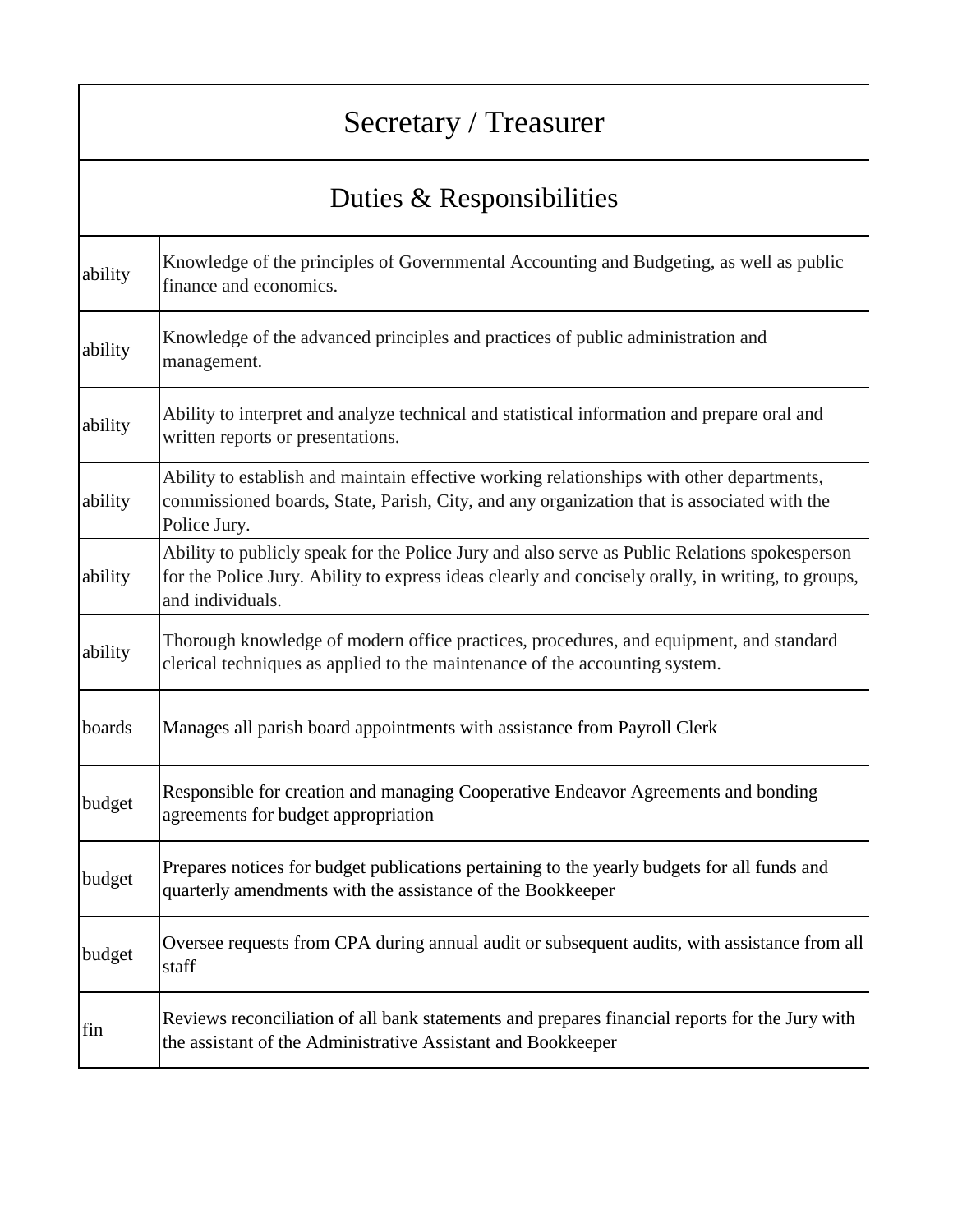| grant         | Maintains files on Louisiana Community Development Block Grant projects, including<br>processing invoices for approval and payment; upon approval for payment and receipt of<br>funds from the State, responsible for issuance of checks for payment of said invoices. Assist<br>grant administrator in the publishing of grant related notices and in the adoption by the police<br>jury of all relevant grant policies and resolutions               |
|---------------|--------------------------------------------------------------------------------------------------------------------------------------------------------------------------------------------------------------------------------------------------------------------------------------------------------------------------------------------------------------------------------------------------------------------------------------------------------|
| grant         | Maintains files on Louisiana Government Assistance Program and Community Water<br>Enrichment Fund projects, including processing invoices for approval and payment; upon<br>approval for payment and receipt of funds from the State, responsible for issuance of checks<br>for payment of said invoices. Responsible for publishing of grant related notices and in the<br>adoption by the police jury of all relevant grant policies and resolutions |
| grant         | Responsible for preparing and submitting all Capital Outlay Project applications                                                                                                                                                                                                                                                                                                                                                                       |
| grants        | Maintains all grant applications and SEFA, as required. (LGAP, CWEP, FEMA, LCDBG,<br>etc.) The Treasurer is responsible for overseeing that the distributions and receivables are<br>accurately processed and supporting documentation and retention is properly maintained with<br>the assistance of the Bookkeeper                                                                                                                                   |
| <i>l</i> rpic | Serves as the authority with LRPIC to review, execute, and implement property, casuality,<br>liability, and worker's compensation insurance.                                                                                                                                                                                                                                                                                                           |
| lrpic         | Responsible for submission of annual reporting for all LRPIC policies with the assistance<br>from staff.                                                                                                                                                                                                                                                                                                                                               |
| meet          | Assists Parish President in conducting official meetings of the police jury; responsible for<br>reading agenda aloud during meetings to ensure proper and efficient progress.                                                                                                                                                                                                                                                                          |
| meet          | Oversees annual liquor license renewals and new applications for liquor or occupational<br>licenses, file copies are maintained by the Administrative Assistant.                                                                                                                                                                                                                                                                                       |
| meet          | Responsible for executing or overseeing requests by Jurors as a result of Jury meetings<br>(Ordinance Violations, requests for information, etc.)                                                                                                                                                                                                                                                                                                      |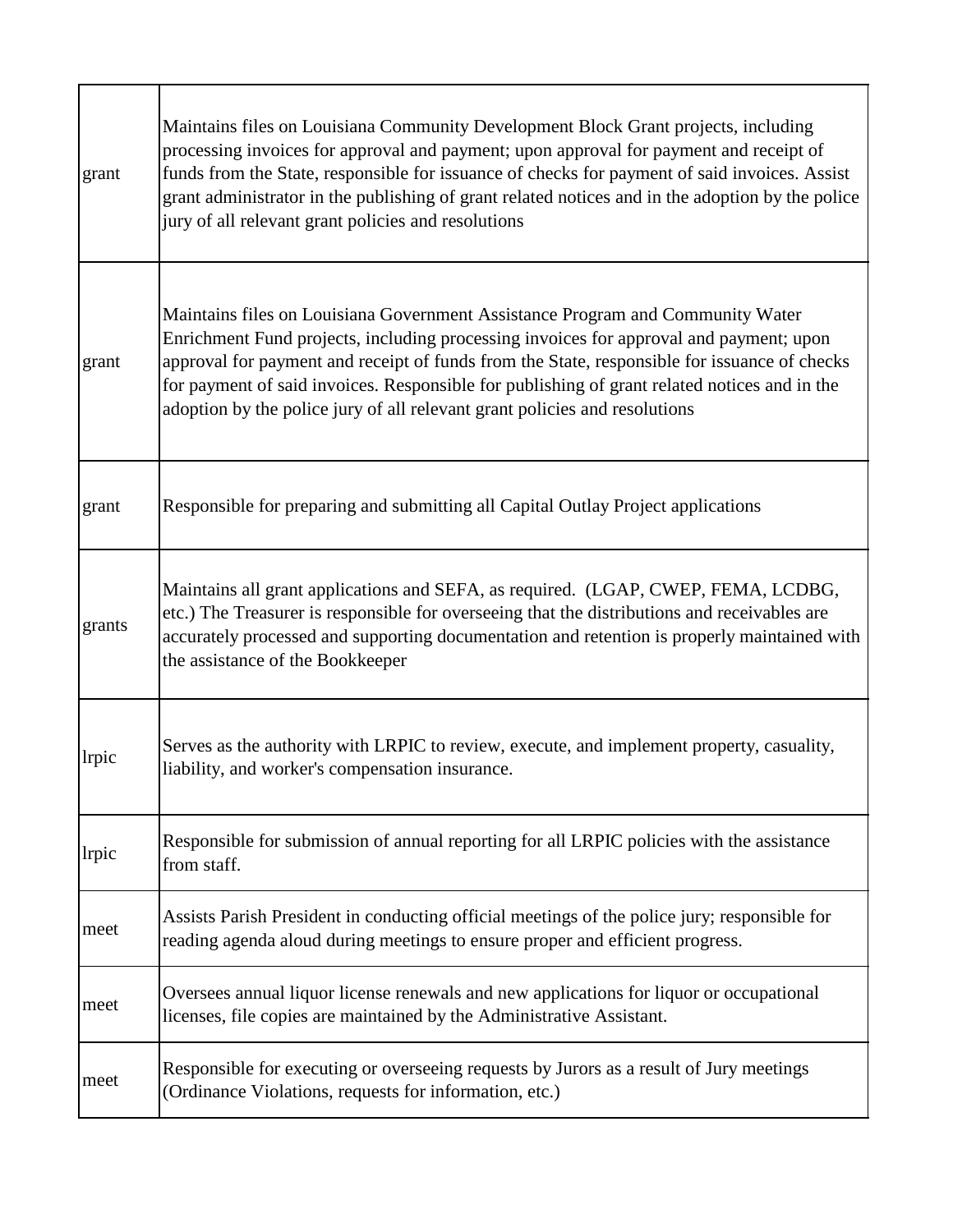| meet    | The person responsible for preparing and recording the official proceedings or minutes of the<br>Police Jury, maintaining the body's official records and taking care of its correspondence is<br>the Police Jury Secretary. The secretary is also responsible for furnishing copies of all<br>minutes, resolutions, budgets, proceedings and notices to the official journal for publications.                   |
|---------|-------------------------------------------------------------------------------------------------------------------------------------------------------------------------------------------------------------------------------------------------------------------------------------------------------------------------------------------------------------------------------------------------------------------|
| meet    | Causes agendas for public and committee meetings to be published as required by State law<br>and sent out to all Jury members, Newspaper, DA, Barn, and other various agencies; posted in<br>advance on Parish website; with assistance from Administrative Assistant.                                                                                                                                            |
| meet    | Records and transcribes Police Jury meeting minutes and distributes to various agencies;<br>responsible for all official proceedings and records of the Police Jury with the assistance of<br>the Administrative Assistant.                                                                                                                                                                                       |
| meet    | Maintains official Police Jury meeting minute books and indexes with the assistance of the<br>Administrative Assistant.                                                                                                                                                                                                                                                                                           |
| meet    | Written minutes must be kept of all open meetings conducted by public bodies to record the<br>date, time, and place, the attendance of members, the substance of matters decided, other<br>information requested by the jury, and at the request of any member, any votes taken by<br>individual member. The minutes are public records and must be made available within a<br>reasonable time after the meeting. |
| millage | Responsible for yearly Board of Millage/Property Tax Review (receiving appeals, preparing<br>responses).                                                                                                                                                                                                                                                                                                          |
| office  | Responsible for submission of Records Retention Schedules to the Louisiana Secretary of<br>State.                                                                                                                                                                                                                                                                                                                 |
| office  | On call 24-hours a day for any needs from the Police Jurors and Parish Attorney (Personal<br>phone used for all work calls)                                                                                                                                                                                                                                                                                       |
| ords    | Responsible for the preparation, execution, and retention of all parish ordinances and<br>resolutions; including on parish website and the official minute books with the assistance of<br>the Administrative Assistant.                                                                                                                                                                                          |
| PJ      | General knowledge of State laws which pertain to the operation of Parish government.                                                                                                                                                                                                                                                                                                                              |

Г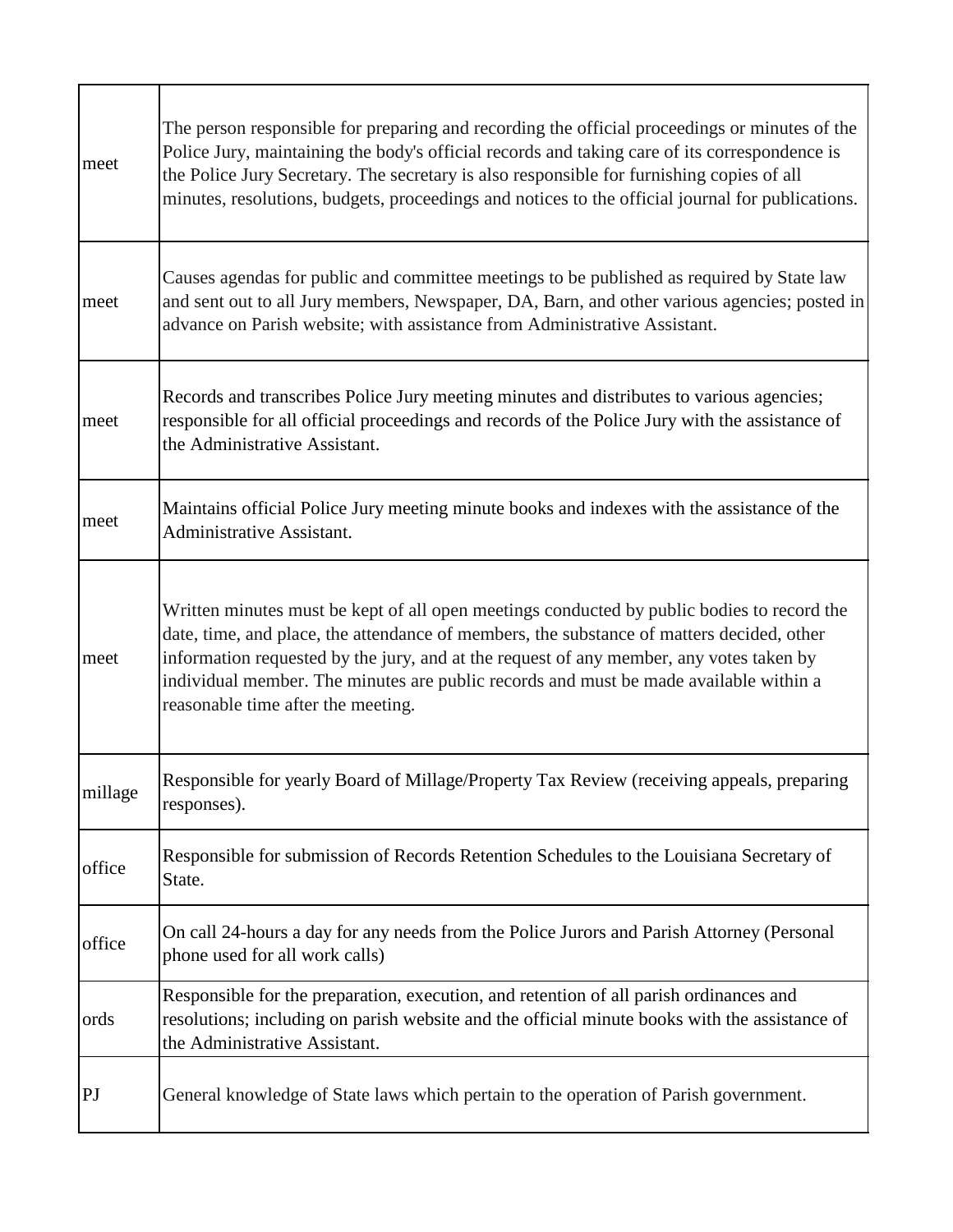| pj   | Posts legal ads in the local newspaper pertaining to Police Jury business                                                                                                                                                                                                                                                        |
|------|----------------------------------------------------------------------------------------------------------------------------------------------------------------------------------------------------------------------------------------------------------------------------------------------------------------------------------|
| pj   | Arranges, participates in, handles registrations, makes hotel reservations, and implements, as<br>directed, conferences and other meetings for staff and Jurors                                                                                                                                                                  |
| pj   | Maintains all records, including personnel data. Establish and maintain such records forms<br>and procedures as may be necessary to control personnel transactions; Thorough knowledge<br>of all federal and state reports which deal with payroll and retirement with the assistance of<br>the Payroll Clerk                    |
| pj   | Performs all administrative duties of directing the central Parish office. Supervises office and<br>custodial staff.                                                                                                                                                                                                             |
| pj   | Handles major payroll issues: Reviews the execution and submission of FMLA, Worker's<br>comp claims, etc.                                                                                                                                                                                                                        |
| pj   | Maintain compliancy with LLA procedures                                                                                                                                                                                                                                                                                          |
| pj   | Prepare personnel rules and revisions for consideration by the Personnel Committee and the<br>Concordia Parish Police Jury; Establish procedures for implementing the adopted personnel<br>policies and parish procedures. Creates, edits, and maintains all policies and procedures with<br>the assistance of the Parish staff. |
| pj   | Interpret and enforce rules adopted by the Police Jury.                                                                                                                                                                                                                                                                          |
| p    | Zoning                                                                                                                                                                                                                                                                                                                           |
| p    | <b>Adjudicated Property</b>                                                                                                                                                                                                                                                                                                      |
| pr   | Provides response and collects all records for public records requests                                                                                                                                                                                                                                                           |
| pr   | Reviews correspondence and responds to written inquiries arising from matters discussed in<br>Police Jury and other meetings.                                                                                                                                                                                                    |
| vote | Responsible for the scheduling of public hearings, creation/adoption of ordinances, etc., as<br>needed in the event of relocation of a precinct polling place                                                                                                                                                                    |